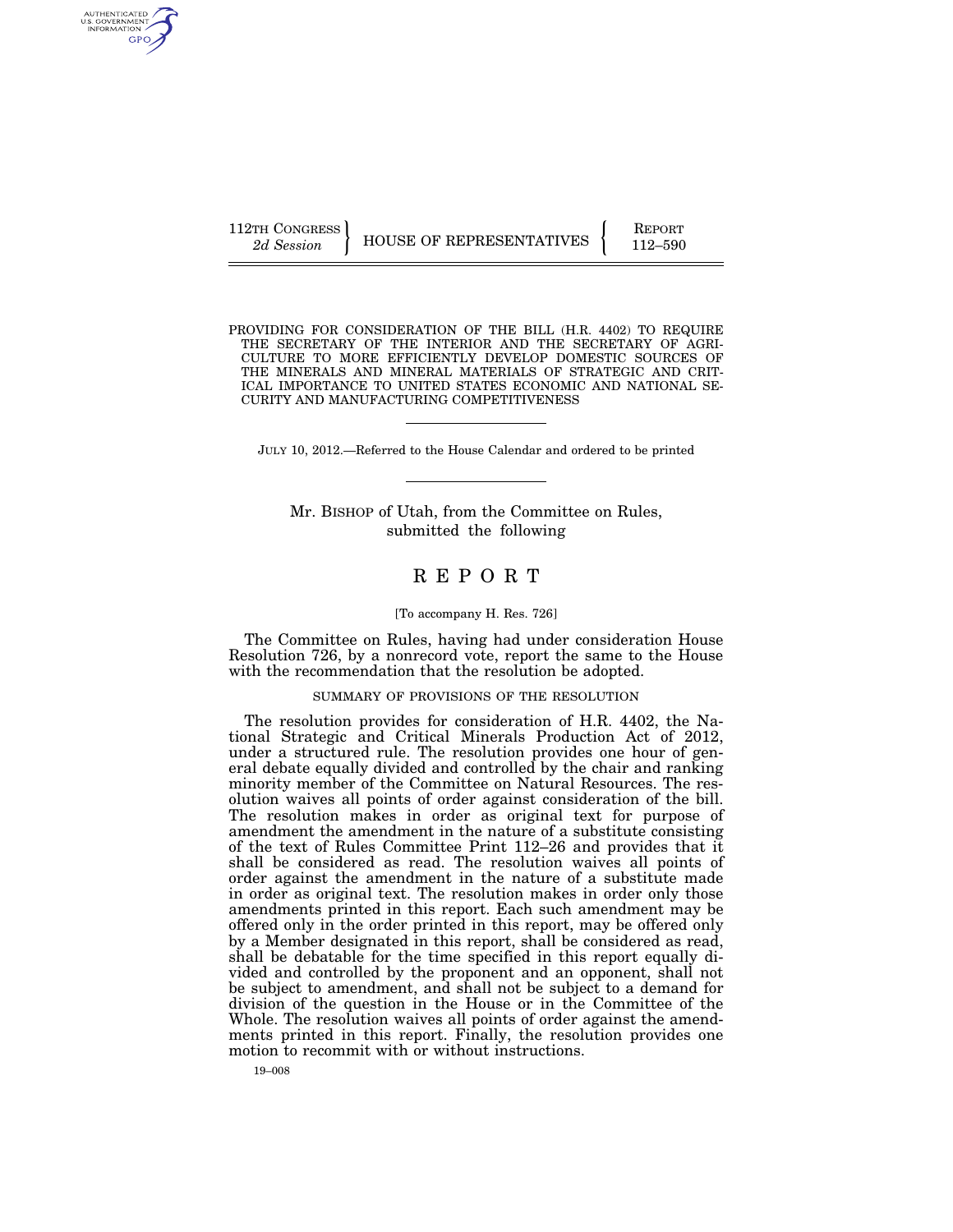## EXPLANATION OF WAIVERS

Although the resolution waives all points of order against consideration of the bill, the Committee is not aware of any points of order. The waiver is prophylactic in nature.

Although the resolution waives all points of order against the amendment in the nature of a substitute made in order as original text, the Committee is not aware of any points of order. The waiver is prophylactic in nature.

Although the resolution waives all points of order against the amendments printed in this report, the Committee is not aware of any points of order. The waiver is prophylactic in nature.

# COMMITTEE VOTES

The results of each record vote on an amendment or motion to report, together with the names of those voting for and against, are printed below:

### *Rules Committee record vote No. 330*

Motion by Mr. McGovern to report an open rule. Defeated: 4–8

| <b>Maiority Members</b> | Vote                                                 | <b>Minority Members</b> | Vote                     |
|-------------------------|------------------------------------------------------|-------------------------|--------------------------|
|                         | Nav<br>Nay<br>Nav<br>Nav<br>Nay<br>Nay<br>Nay<br>Nav |                         | Yea<br>Yea<br>Yea<br>Yea |

## *Rules Committee record vote No. 331*

Motion by Mr. McGovern to make in order and provide the appropriate waivers for amendment #8, offered by Rep. Bonamici (OR), Rep. Waters (CA), Rep. Berman (CA) and Rep. Moran (VA), which would prohibit issuance of mineral exploration or mine permit under the Act to a person found to be in violation of Sections 13(p) or 13(q) of the Securities and Exchange Act of 1934, regarding trafficking in conflict minerals. Defeated: 4–8

| <b>Maiority Members</b> | Vote                                                 | <b>Minority Members</b> | Vote                     |
|-------------------------|------------------------------------------------------|-------------------------|--------------------------|
|                         | Nav<br>Nav<br>Nav<br>Nav<br>Nav<br>Nav<br>Nay<br>Nav |                         | Yea<br>Yea<br>Yea<br>Yea |

## SUMMARY OF THE AMENDMENTS MADE IN ORDER

1. Tonko (NY): Would narrow the scope of the underlying bill to include strategic and critical minerals only. (10 minutes)

2. Hastings, Alcee (FL): Would give the lead agency, in the event of new or unforeseen information, the authority to extend by two six-month periods the arbitrary 30 month time limit the bill imposes on permit approval. (10 minutes)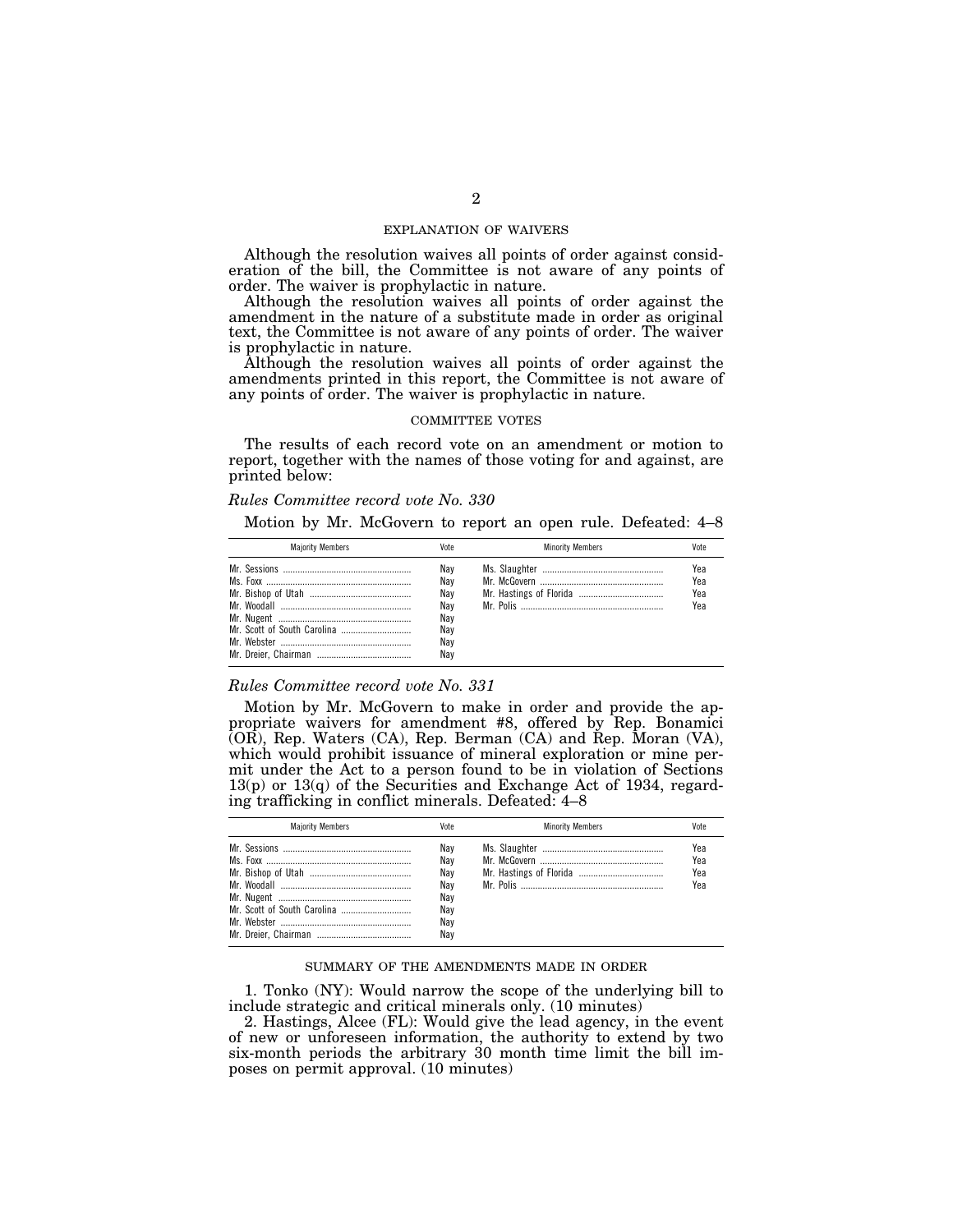3. Markey, Edward (MA): Would require a royalty payment of 12.5% of the value of hardrock minerals mined on federal lands. Revenue generated by the royalty payment would be dedicated to cleaning up abandoned hardrock mines. (10 minutes)

4. Young, Don (AK): Would allow the lead agency, as established under this bill, to exempt existing Mineral Prescriptions for strategic and critical materials within federally administered national forests from the procedures detailed at and all rules promulgated under part 294 of title 36 of the Code of Federal Regulations. In addition, the amendment would extend this exemption to areas integral to access of the Mineral Prescriptions, and the construction, operation, maintenance, and restoration of any existing Mineral Prescriptions. (10 minutes)

5. Cravaack (MN): Would allow projects that have already applied for a permit access to the new expedited process under the bill. (10 minutes)

6. Hastings, Alcee (FL): Would create an exception for non-profit entities and individuals from the outright elimination (found in Section 205 of H.R. 4402) of the shifting of attorneys' fees pursuant to the Equal Access to Justice Act. (10 minutes)

7. Grijalva, Raúl (AZ): Would exempt from the bill any mineral exploration or mining permit a lead agency determines would diminish opportunities for hunting, fishing, grazing, or recreation on public lands. By protecting the status of hunting, fishing, grazing and other recreational uses on federal lands, the amendment will guarantee that the multiple use mandate for federal lands is not compromised by the underlying bill. (10 minutes)

### TEXT OF AMENDMENTS MADE IN ORDER

# 1. AN AMENDMENT TO BE OFFERED BY REPRESENTATIVE TONKO OF NEW YORK OR HIS DESIGNEE, DEBATABLE FOR 10 MINUTES

Page 3, beginning at line 7, strike paragraph (1) and insert the following:

(1) STRATEGIC AND CRITICAL MINERALS.—The term ''strategic and critical minerals''—

(A) means—

(i) minerals and mineral groups identified as critical by the National Research Council in the report entitled ''Minerals, Critical Minerals, and the U.S. Economy'', dated 2008; and

(ii) additional minerals identified by the Secretary of the Interior based on the National Research Council criteria in such report; and

(B) shall not include sand, gravel, or clay.

Page 4, strike lines 1 through 6 and insert the following:

(1) MINERAL EXPLORATION OR MINE PERMIT.—The term ''mineral exploration or mine permit''—

(A) means a mineral exploration or mine permit for strategic and critical minerals; and

(B) includes any plan of operation for strategic and critical minerals that is issued by the Bureau of Land Management and the Forest Service.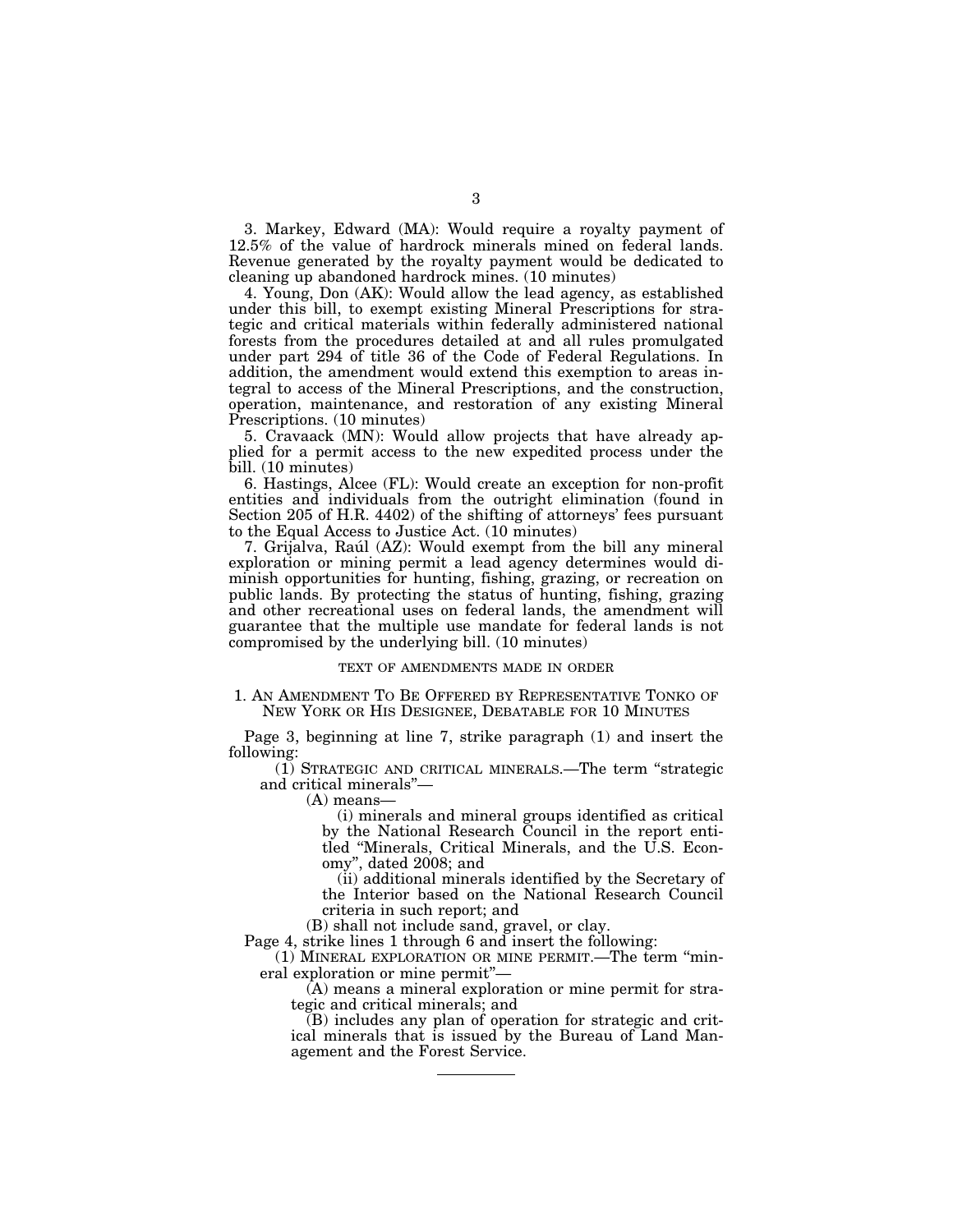# 2. AN AMENDMENT TO BE OFFERED BY REPRESENTATIVE HASTINGS OF FLORIDA OR HIS DESIGNEE, DEBATABLE FOR 10 MINUTES

Page 7, strike lines 8 through 10 and insert the following:

 $(e)(1)$  In no case should the total review process described in subsection (d) exceed 30 months unless—

(A) agreed to by the signatories of the agreement, or

(B) the lead agency has determined that an adequate review has not been completed due to issues arising not contained in the permit application or otherwise unforeseen by the signatories at the time of submittal of the permit application.

(2) In a case described in paragraph  $(1)(B)$ —

(A) the lead agency may extend the total review process by 6 months;

(B) if, at the end of that 6-month period, the issues referred to in paragraph (1)(B) have not been adequately addressed, the lead agency may extend the total review process by an additional 6 months;

(C) if at the end of that additional 6-month period the issues referred to in paragraph (1)(B) have not been adequately addressed, the lead agency shall issue its final determination on the permit application.

3. AN AMENDMENT TO BE OFFERED BY REPRESENTATIVE MARKEY OF MASSACHUSETTS OR HIS DESIGNEE, DEBATABLE FOR 10 MINUTES

Page 7, after line 22, insert the following new subsection:

(h) The lead agency with responsibility for issuing a mineral exploration or mine permit for hardrock minerals on Federal land after the date of enactment of this Act shall require a royalty payment of 12.5 percent of the value of the minerals produced pursuant to the permit. Amounts received by the United States as such royalties shall be available to the Secretary of the Interior, subject to the availability of appropriations and in addition to amounts otherwise available, for abandoned hardrock mine lands reclamation.

4. AN AMENDMENT TO BE OFFERED BY REPRESENTATIVE YOUNG OF ALASKA OR HIS DESIGNEE, DEBATABLE FOR 10 MINUTES

Page 7, after line 22, insert the following:

(h) With respect to strategic and critical materials within a federally administered unit of the National Forest System, the lead agency shall—

(1) exempt all areas of identified mineral resources in Land Use Designations, other than Non-Development Land Use Designations, in existence as of the date of the enactment of this Act from the procedures detailed at and all rules promulgated under part 294 of title 36, Code of Federal Regulations;

(2) apply such exemption to all additional routes and areas that the lead agency finds necessary to facilitate the construction, operation, maintenance, and restoration of the areas of identified mineral resources described in paragraph (1); and